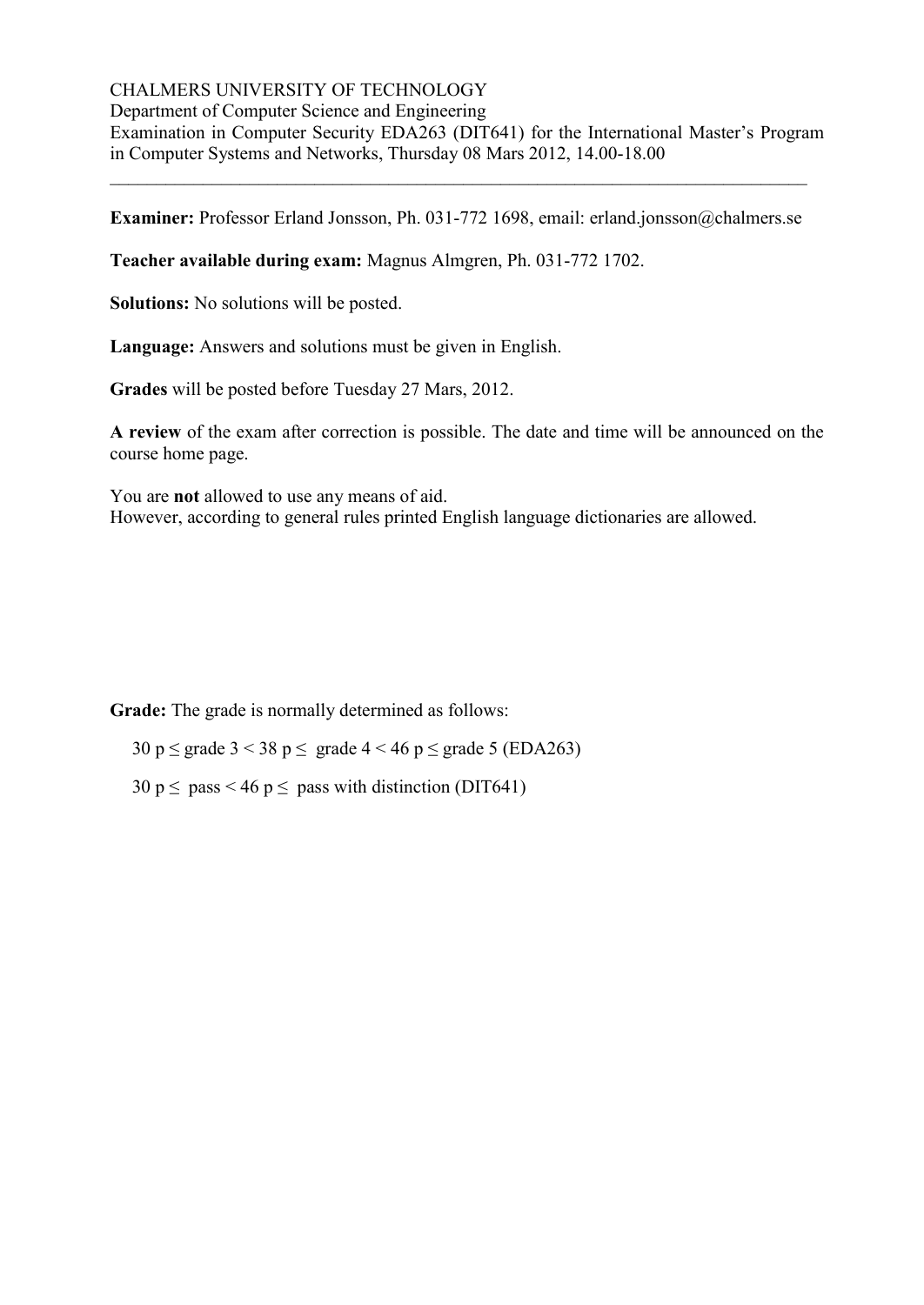### **1. Authentication**

- a) Define what is meant by authentication.
- b) Define what is meant by authorization.
- c) Describe the four steps of an authentication procedure.

d) The information used for authentication can be of three (or potentially four) fundamentally different kinds. Describe and exemplify those. (8p)

## **2. SYN spoofing attack**

Please explain the SYN spoofing attack as described in the book. Your answer should discuss the following.  $(10p)$ 

a) The normal three-way handshake of TCP connection procedure (as a figure).

b) How the attack works (use the figure from a) in your description).

c) What "weakness" of the target computer the attacker is targeting.

d) One key requirement for the attack to work (hint: what happens with RST packets?)

e) One reason why the attacker may choose this attack over a message flooding attack.

### **3. Cryptography**

You are having a discussion with a friend about cryptography. Your friend makes a series of statements. Please tell us how you would respond (True or False). Note that you have to answer with an explanation to get any points.

{Example: *You should not run unknown programs.*  $\rightarrow$  True. Reason: they may contain a Trojan horse or other types of malware.} (8p)

- a) Public-key encryption is more secure from cryptanalysis than symmetric encryption.
- b) Public-key encryption is a general-purpose technique that has made symmetric key encryption obsolete.
- c) Key distribution is trivial in public-key encryption. It is enough to go to *any* online database to download a key for direct use.
- d) I prefer to use public-key cryptography (to symmetric cryptography), because then I have two different keys. This enables me to use one key as a primary key and the other as a backup.

#### **4. Risk Analysis**

- a) Give a definition of risk. Also give a simple example of a risk calculation.
- b) Describe the overall Risk Assessment Procedure for an IT system's security risks.
- c) What kind of trade-off is made as a result of the risk analysis?
- d) What is the benefit and usage of this trade-off?
- e) Which are the problems and possible draw-backs with the risk analysis procedure and the trade-off? Explain!  $(10p)$